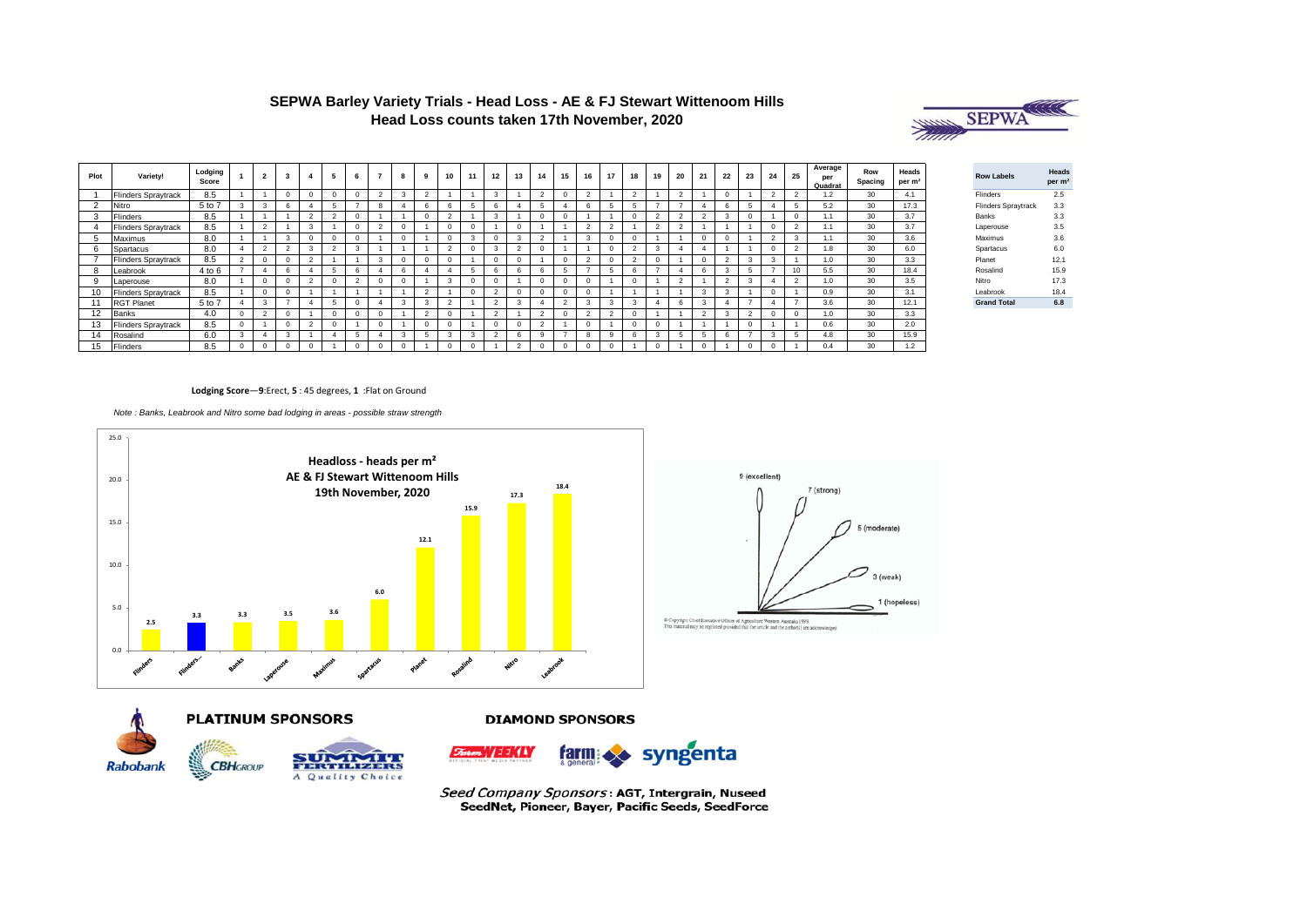

### HARVEST DATA - SEPWA Barley Variety Trial - AE & FJ Stewart Wittenoom Hills Harvested - 19th November 2020

| Plot | Variety!                   | Plot Length | Plot Width | Area (ha) | Weight (kgs) | Yield (t/ha) | Plot 2         | % of Site Mean |
|------|----------------------------|-------------|------------|-----------|--------------|--------------|----------------|----------------|
|      | <b>Flinders Spraytrack</b> | 160         | 12         | 0.192     | 794          | 4.135        |                | 95%            |
| 2    | Nitro                      | 160         | 12         | 0.192     | 908          | 4.729        | $\overline{4}$ | 108%           |
| 3    | <b>Flinders</b>            | 160         | 12         | 0.192     | 848          | 4.417        | 9              | 101%           |
| 4    | <b>Flinders Spraytrack</b> | 147         | 12         | 0.176     | 742          | 4.206        | 16             | 96%            |
| 5    | Maximus                    | 160         | 12         | 0.192     | 922          | 4.802        | 25             | 110%           |
| 6    | Spartacus                  | 160         | 12         | 0.192     | 800          | 4.167        | 36             | 95%            |
| 7    | <b>Flinders Spraytrack</b> | 160         | 12         | 0.192     | 778          | 4.052        | 49             | 93%            |
| 8    | Leabrook                   | 160         | 12         | 0.192     | 824          | 4.292        | 64             | 98%            |
| 9    | Laperouse                  | 145         | 12         | 0.174     | 824          | 4.736        | 81             | 108%           |
| 10   | <b>Flinders Spraytrack</b> | 160         | 12         | 0.192     | 793          | 4.130        | 100            | 94%            |
| 11   | <b>RGT Planet</b>          | 160         | 12         | 0.192     | 753          | 3.922        | 121            | 90%            |
| 12   | <b>Banks</b>               | 160         | 12         | 0.192     | 899          | 4.682        | 144            | 107%           |
| 13   | <b>Flinders Spraytrack</b> | 160         | 12         | 0.192     | 864          | 4.500        | 169            | 103%           |
| 14   | Rosalind                   | 160         | 12         | 0.192     | 874          | 4.552        | 196            | 104%           |
| 15   | <b>Flinders</b>            | 160         | 12         | 0.192     | 869          | 4.526        | 225            | 103%           |
| 16   | <b>Flinders Spraytrack</b> | 160         | 12         | 0.192     | 850          | 4.427        | 256            | 101%           |
| 17   | Flinders                   | 160         | 12         | 0.192     | 792          | 4.125        | 289            | 94%            |

| Average of Yield (t/ha)    |       |
|----------------------------|-------|
| Variety!                   | Total |
| Planet                     | 3.922 |
| Spartacus                  | 4.167 |
| <b>Flinders Spraytrack</b> | 4.242 |
| Leabrook                   | 4.292 |
| <b>Flinders</b>            | 4.356 |
| Rosalind                   | 4.552 |
| <b>Banks</b>               | 4.682 |
| Nitro                      | 4.729 |
| Laperouse                  | 4.736 |
| Maximus                    | 4.802 |
| <b>Grand Total</b>         | 4.376 |



**VARIETY** 







# **PLATINUM SPONSORS**

**CBHGROUP ERVISIZES** A Quality Choice

# **DIAMOND SPONSORS**



Seed Company Sponsors: AGT, Intergrain, Nuseed SeedNet, Pioneer, Bayer, Pacific Seeds, SeedForce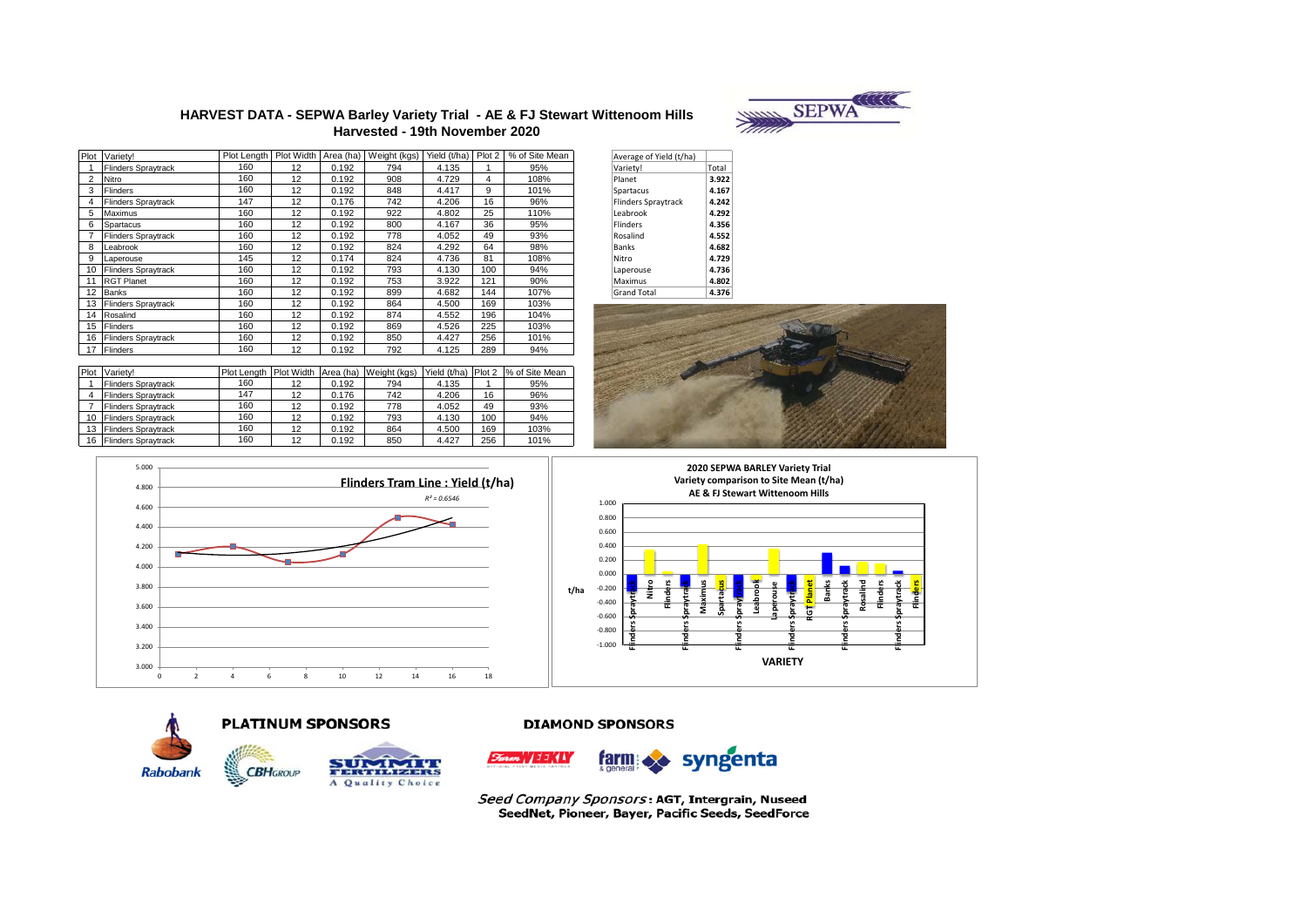



|                |                            | Yield  |                |
|----------------|----------------------------|--------|----------------|
| Plot           | Variety!                   | (t/ha) | % of Site Mean |
|                | <b>Flinders Spraytrack</b> | 4.135  | 95%            |
| $\overline{2}$ | Nitro                      | 4.729  | 108%           |
| 3              | <b>Flinders</b>            | 4.417  | 101%           |
| 4              | <b>Flinders Spraytrack</b> | 4.206  | 96%            |
| 5              | Maximus                    | 4.802  | 110%           |
| 6              | Spartacus                  | 4.167  | 95%            |
| 7              | <b>Flinders Spraytrack</b> | 4.052  | 93%            |
| 8              | Leabrook                   | 4.292  | 98%            |
| 9              | Laperouse                  | 4.736  | 108%           |
| 10             | <b>Flinders Spraytrack</b> | 4.130  | 94%            |
| 11             | <b>RGT Planet</b>          | 3.922  | 90%            |
| 12             | Banks                      | 4.682  | 107%           |
| 13             | <b>Flinders Spraytrack</b> | 4.500  | 103%           |
| 14             | Rosalind                   | 4.552  | 104%           |
| 15             | <b>Flinders</b>            | 4.526  | 103%           |
| 16             | <b>Flinders Spraytrack</b> | 4.427  | 101%           |
| 17             | <b>Flinders</b>            | 4.125  | 94%            |
|                |                            |        |                |

### **Site Details**

#### **Plot Dimensions**

| Length |  |
|--------|--|
| (m)    |  |
| 160    |  |
|        |  |

**(m) Width (m) Area (m2) Conversion Factor** 160 12 0.192 5.21

**CBH**GROUP



# **PLATINUM SPONSORS**



# **DIAMOND SPONSORS**





Seed Company Sponsors: AGT, Intergrain, Nuseed SeedNet, Pioneer, Bayer, Pacific Seeds, SeedForce

# **Statistical Analysis**

| <u>,,,,,,,,,,,,,,,,,,,,,,</u>   |        |
|---------------------------------|--------|
| Site Mean (t/ha)                | 4.376  |
| Probability                     | 0.087  |
| Least significant difference 5% | 0.4807 |
| <b>CV %</b>                     | 4.3    |
|                                 |        |